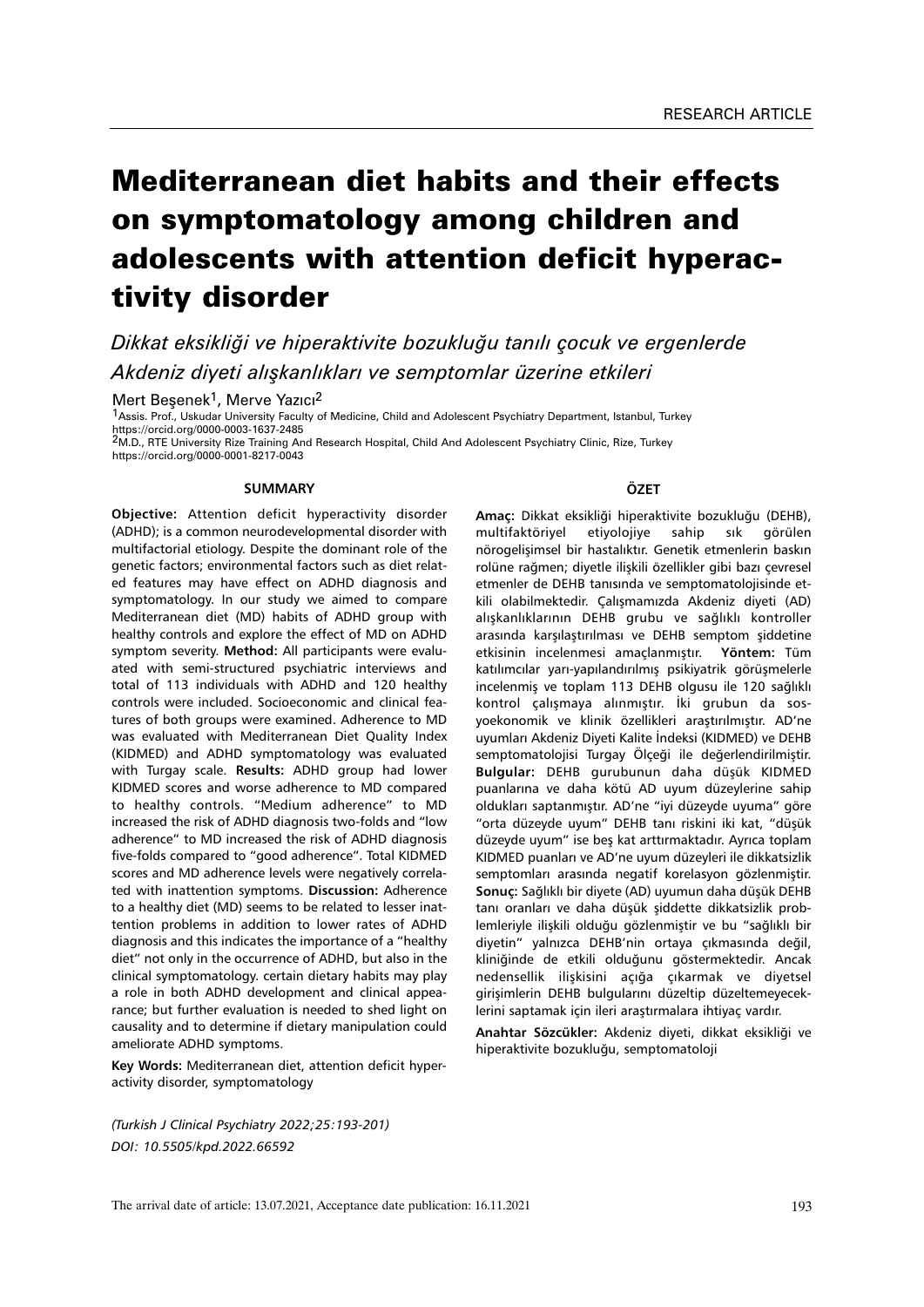## **INTRODUCTION**

Attention deficit hyperactivity disorder (ADHD); is a relatively common neurodevelopmental disorder of child and adolescent age group which can persist through adulthood and it is characterized by symptoms such as; inattention during academic and/or daily life tasks, distractibility, hyperactivity and inadequate impulse control (1). In DSM-IV classification system, ADHD is divided into three diagnostic categories based upon the severity of the symptom clusters such as; "predominantly inattentive type", "predominantly hyperactive type" and "combined type" (2). Worldwide prevalence of ADHD is reported to be between 5.9% - 7.1% among children and adolescents and these rates tend to change according to age and gender (3). ADHD is more common among males compared to females and younger age groups compared to older age groups (4).

Much like other neurodevelopmental disorders, etiology of ADHD is multifactorial. Despite the dominant role of the genetic factors in ADHD etiology; numerous studies report that environmental factors such as gestational, perinatal and diet related features are also important (5). Lead/mercury exposure, organophosphates, nutrition qualities, lifestyle features and psychosocial factors are some of the environmental factors which are thought to be effective in the pathophysiology of ADHD (6). Even though the exact effect of nutritional factors on ADHD is still unclear; several studies have shown that they play an important role on the emergence of certain behavioral disorders of childhood and adolescence (7). Low blood zinc/iron/copper levels, inadequate omega-3 fatty acid intake, artificial food colorants, chemical food preservatives and unhealthy diet (high refined sugar/saturated fatty acid intake, low fruit and/or vegetable consumption) are some of the nutritional factors which are reported to be related to ADHD  $(8-11)$ .

In the light of these literature findings, a healthy diet can have positive effects in the context of diagnosis and clinical features of ADHD and Mediterranean diet (MD) is the best-known and well-acknowledged type of healthy diet which includes almost all of the nutritional elements in the best balanced proportions (12). In this aspect, primary aim of our study is to determine if there are any differences between ADHD and control groups regarding their adherence to MD. Secondary aim of our study is to explore the effects of MD on the symptom severity of patients with ADHD diagnosis.

## **METHOD**

## **Study Design**

Our case group consisted of children and adolescents between the ages of 6 – 18 who were referred to Child and Adolescent Psychiatry unit of the institution, did not use any psychiatric treatment previously and received ADHD diagnosis according to semi-structured psychiatric interviews (Schedule for Affective Disorders and Schizophrenia for School Aged Children Kiddie-SADS-lifetime Version [K-SADS-PL]) done by trained professionals. Children and adolescents between the ages of 6 – 18 who were referred to our unit, did not use any psychiatric treatment previously and did not receive any psychiatric diagnosis according to semistructured psychiatric interviews (K-SADS-PL) were included in the control group. Power analysis was conducted using G\*Power analysis program and for effect size (d) 0.5, Type I Error (α) 0.05, Type II Error (β) 0.05 and power (1-β) 95%; the sample size was calculated as 105 for each group (total sample size of 210) (13). Informed consent was obtained from both the children/adolescent and his/her parent/legal guardian prior to the study. Individuals with mental retardation or autism spectrum disorder diagnosis, psychotic symptoms, previous ADHD diagnosis and/or treatment and history of using nutritional supplements (vitamins/minerals) were excluded from the study. Total of 233 participants (113 for case and 120 for control group) were included in our study and their heights and weights were measured and recorded. Their corresponding body-mass index (BMI) percentiles were calculated according to the study of Neyzi et al. (2008) done in Turkish population (14).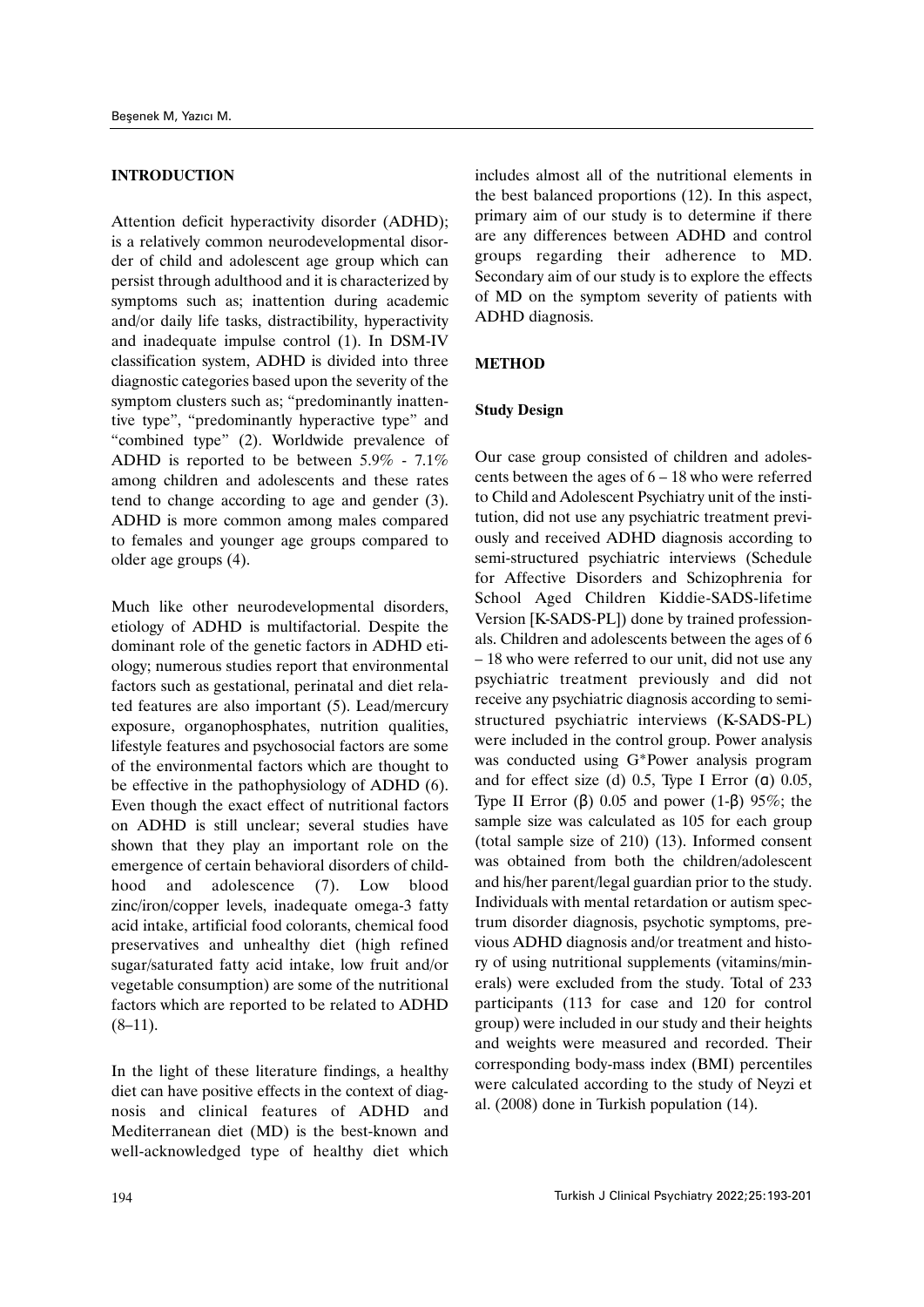## **Measurement Tools**

*Sociodemographic and Clinical Data Form:* This form was designed by researchers in order to examine the age, gender, height, weight, BMI value/percentile, are of living, physical illnesses, age of mother/father, education level of mother/father, employment status of mother/father, marital status of mother/father and level of family income of the participants.

*Schedule for Affective Disorders and Schizophrenia for School Aged Children Kiddie-SADS-Lifetime Version (K-SADS-PL):* This semi-structured psychiatric interview was adapted from original K-SAD-P by Kaufman et al. (1997) in order to use for evaluating the psychiatric disorders seen in childhood and adolescence (15). This interview is administered to both the children/adolescents and their parents and it includes five diagnostic appendices (mood disorders, psychotic disorders, anxiety disorders, conduct disorders and substance use/other disorders) and their their sub-diagnostic appendices. K-SADS-PL was found to be a reliable and valid tool in Turkish language (16).

*Turgay DSM-IV Based Child and Adolescent Behavior Disorders Screening and Rating Scale – Parent form (Turgay):* This scale, which was originally developed by Turgay, is used to screen for disruptive behavior disorders based on the diagnostic criteria of DSM-IV (17). Validity and reliability study of Turgay Form in Turkish population was done by Ercan and colleagues (18). It consists of total of 41 items which include; 9 items screening for "inattention" (Turgay–IA), 9 items screening for "hyperactivity and impulsivity" (Turgay–HAI), 8 items screening for "oppositional defiant behavior" (Turgay–OD) and 15 items screening for "conduct disorder" (Turgay–CD). All items are scored between  $0 - 3$  points. It indicates clinically important situations which need further evaluation if the individual receives 2 or 3 points from at least 6 items of Turgay-IA, at least 6 items of Turgay-HAI, at least 4 items of Turgay-OD or at least 3 items of Turgay-CD.

*Mediterranean Diet Quality Index (KIDMED):* This scale was developed by Serra-Majem et al. (2004) in order to examine the adherence of children and adolescents to MD and it includes total of 16 items (19). In consists of 12 favorable and 4 unfavorable items; answering "yes" to a favorable item is scored as +1 whereas answering "yes" to an unfavorable question is scored as -1. Answering "no" to any item is scored as 0 and total KIDMED scores range between  $0 - 12$ . Total KIDMED scores of  $\geq 8$  represent "high adherence", 4 – 7 represent "medium adherence" and ≤3 represent "low adherence" to MD. Kabaran et al. (2013) successfully translated and used KIDMED in Turkish children and adolescents (20).

The study was conducted in accordance with the ethical guidelines, including the World Medical Association (1975) Declaration of Helsinki 2008, and the legal requirements of the Ethics Committee of the institution it was conducted in (approval no: 2021/123).

## **Statistical Analysis**

Statistical analysis of our study was done with Social Sciences software version 21.0 (21). Mean and standard deviation  $(\pm SD)$  values were given for continuous data; whereas number and percentages were given for categorical data. Kolmogorov-Smirnov test was used to check whether the continuous data were normally distributed. In order to compare continuous data between groups; Independent T-test was used for parametric and Mann Whitney-U (MWU) test was used for nonparametric data. Categorical data were analyzed using Chi-Square or Fisher's Exact test. Evaluation of the correlations between variables was done by Pearson Correlation test for continuous data and Spearman Correlation test for ordinal data. Correlation coefficient values between  $\pm 0.50$  and  $\pm 1$  are considered as a "high degree (strong)", between  $\pm 0.30$  and  $\pm 0.49$  are considered as a "moderate degree (medium)" and between  $\pm 0.01$ and  $\pm 0.29$  are considered as a "low degree (small)" correlation. Effect of adherence to MD on ADHD diagnosis was evaluated by logistic regression analysis and odds ratio (OR) and 95% confidence intervals (95% CI) were given. The value of  $p<0.05$  was accepted as statistically significant.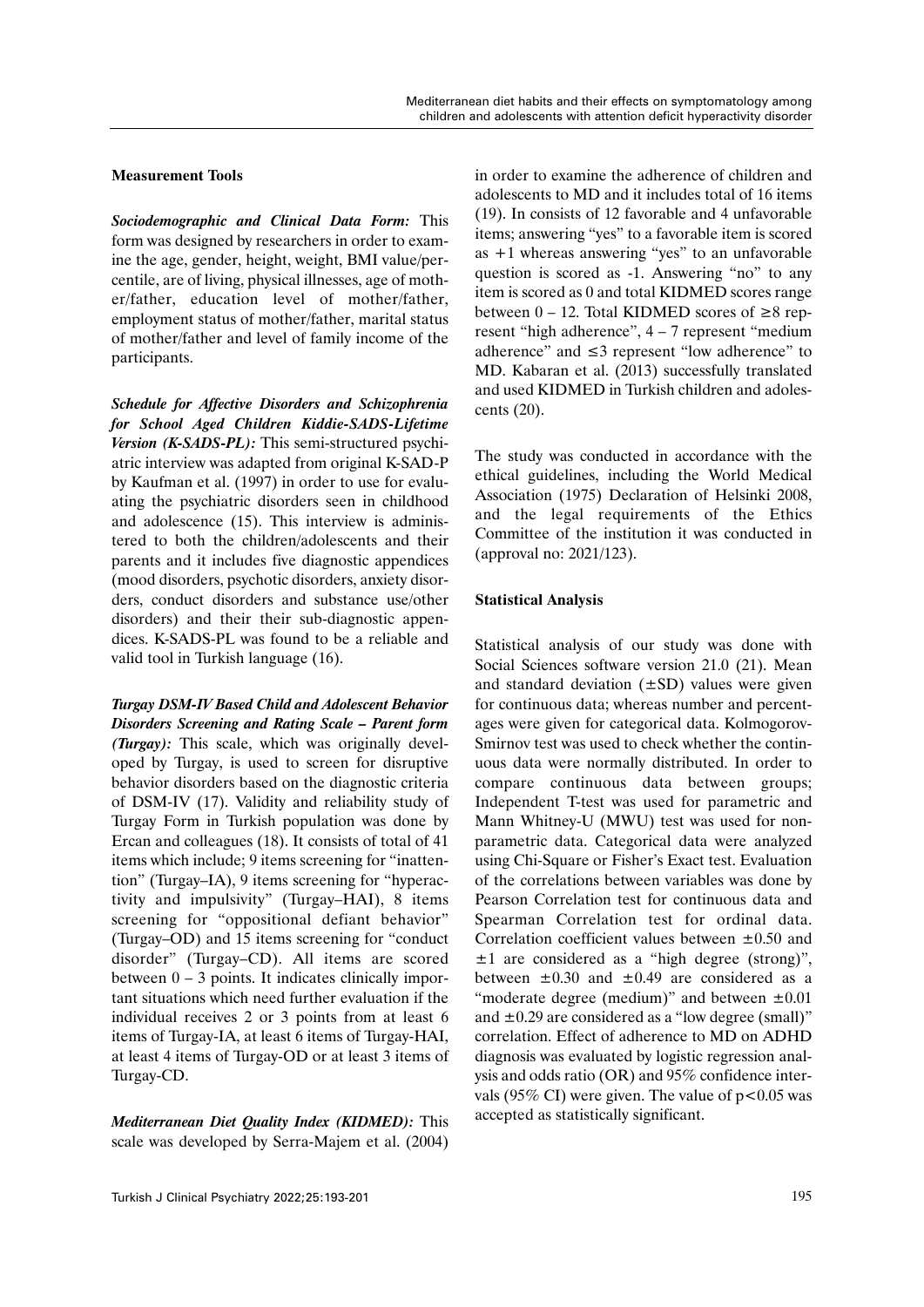**Table 1:** Comparison of sociodemographic features and Mediterranean diet habits between attention deficit - hyperactivity disorder patients and healthy controls.

|                                                              | Case             | Control          | z        |         |
|--------------------------------------------------------------|------------------|------------------|----------|---------|
|                                                              | Mean (-SD)       | Mean (-SD)       |          | p       |
| Age (Years)                                                  | $9.16(-2.82)$    | $9.35(-3.25)$    | $-0.058$ | 0.954   |
| Weight (kg)                                                  | $36.88(-15.36)$  | $37.93(-16.21)$  | $-0.450$ | 0.653   |
| Height (cm)                                                  | $136.63(-15.94)$ | $138.69(-19.18)$ | $-0.570$ | 0.569   |
| Mother s Age (Years)                                         | $37.99(-6.08)$   | $38.66(-5.70)$   | $-1.147$ | 0.251   |
| Father s Age (Years)                                         | $42.82(-6.69)$   | $42.19(-6.72)$   | $-0.763$ | 0.446   |
| <b>BMI</b>                                                   | $18.97(-4.31)$   | $19.06(-4.48)$   | $-0.128$ | 0.898   |
| <b>KIDMED</b> (Total Score)                                  | $4.48(-2.49)$    | $6.05 (-2.32)$   | $-4.697$ | < 0.001 |
| Fruit or fruit juice daily                                   | $0.57(-0.50)$    | $0.73(-0.44)$    | $-2.675$ | 0.007   |
| Second serving of fruit daily                                | $0.47(-0.50)$    | $0.46(-0.50)$    | $-0.099$ | 0.921   |
| Fresh or cooked vegetables daily                             | $0.33(-0.47)$    | $0.69(-0.46)$    | $-5.561$ | <0.001  |
| Fresh or cooked vegetables >1/day                            | $0.20(-0.40)$    | $0.45(-0.50)$    | -4.095   | 0.001   |
| Regular fish consumption (?2-<br>$3$ /wee $k$ )              | $0.40(-0.49)$    | $0.37(-0.49)$    | $-0.443$ | 0.658   |
| Fast-food more than once a week                              | $-0.38(-0.49)$   | $-0.29(-0.46)$   | $-1.338$ | 0.181   |
| Legumes/Pulses more than once a<br>week                      | $0.57(-0.50)$    | $0.71(-0.46)$    | $-2.234$ | 0.025   |
| Pasta or rice consumption ?5/week                            | $0.73(-0.45)$    | $0.37(-0.49)$    | $-5.410$ | < 0.001 |
| Cereals or cereal product (bread) for<br><b>breakfast</b>    | $0.58(-0.50)$    | $0.56(-0.50)$    | $-0.397$ | 0.691   |
| Regular nut consumption (?2-3/week)                          | $0.61(-0.49)$    | $0.65(-0.48)$    | $-0.734$ | 0.463   |
| Use of olive oil at home                                     | $0.73(-0.45)$    | $0.89(-0.31)$    | $-3.255$ | 0.001   |
| <b>Skipping breakfast</b>                                    | $-0.27(-0.44)$   | $-0.08(-0.27)$   | $-3.739$ | < 0.001 |
| Dairy products for breakfast                                 | $0.63(-0.48)$    | $0.73(-0.45)$    | $-1.504$ | 0.132   |
| <b>Commercially baked goods or pastries</b><br>for breakfast | $-0.62(-0.49)$   | $-0.29(-0.46)$   | -4959    | 0.001   |
| Two cups of yogurt and/or $>40 g$<br>cheese                  | $0.63(-0.49)$    | $0.72(-0.45)$    | $-1.486$ | 0.137   |
| Sweets and candy several times<br>everyday                   | $-0.73(-0.45)$   | $-0.62(-0.49)$   | $-1.714$ | 0.087   |

d deviation; kg, kilogram; cm, centimeter; BMI, body Mann-Whitney U test, statistically significant p values are written in bold.

#### **RESULTS**

There were no statistically significant differences between groups regarding their age, gender, area of living, physical illnesses, weight, height, BMI score/percentile, ages/education level/employment status/marital status of their mothers/fathers and level of family income (Table 1 and 2). ADHD group scored significantly worse on KIDMED-Total compared to control group  $(p<0.001, MWU)$ test, Table 1). There was also a statistically significant difference between groups regarding their levels of adherence to MD  $[\chi2(1, N=233) = 17.891]$ , p<0.001, Table 2]. ADHD group consumed vegetables less (p<0.001, MWU test), legumes/pulses less  $(p=0.025, \text{ MWU test})$ , olive oil less  $(p=0.001, \text{ MWU test})$ MWU test), pasta/rice more  $(p<0.001$ , MWU test), commercially baked goods/pastries more  $(p<0.001,$ MWU test) and skipped breakfast more often (p<0.001, MWU test). All item differences of KIDMED between groups are summarized on Table 1.

|                                  | Case $(n=120)$ | Control $(n=113)$ | $2^2$ | p     |
|----------------------------------|----------------|-------------------|-------|-------|
| Gender                           |                |                   |       |       |
| Female                           | 41 (34.2%)     | 45 (39.8%)        | 0.800 | 0.371 |
| Male                             | 79 (65.8%)     | 68 (60.2%)        |       |       |
| <b>Area of Living</b>            |                |                   |       |       |
| <b>High Population</b>           | 60 (50%)       | 57 (50.4%)        |       |       |
| <b>Medium Population</b>         | 48 (40%)       | 48 (42.5%)        | 0.667 | 0.716 |
| <b>Low Population</b>            | 12 (10%)       | 8 (7.1%)          |       |       |
| <b>Physical Illness</b>          |                |                   |       |       |
| <b>Not Present</b>               | 108 (90%)      | 94 (83.2%)        | 2.343 | 0.126 |
| <b>Present</b>                   | 12 (10%)       | 19 (16.8%)        |       |       |
| <b>Marital Status of Parents</b> |                |                   |       |       |
| Married/Together                 | 113 (94.2%)    | 110 (97.3%)       |       |       |
| Divorced/Separated               | $7(5.8\%)$     | 3(2.7%)           |       | 0.335 |
| <b>Education Level of Mother</b> |                |                   |       |       |
| <b>Primary/Middle School</b>     | 64 (53.3%)     | $67(59.3\%)$      |       |       |

**Number (Percentage)** 

Table 2: Comparison of categorical data between ADHD patients and healthy co

| <b>Divorced/Separated</b>        | $7(5.8\%)$   | 3(2.7%)      |        | u.,,,,  |
|----------------------------------|--------------|--------------|--------|---------|
| <b>Education Level of Mother</b> |              |              |        |         |
| <b>Primary/Middle School</b>     | 64 (53.3%)   | $67(59.3\%)$ |        |         |
| <b>High School</b>               | 31 (25.8%)   | 21 (18.6%)   | 1.783  | 0.410   |
| <b>University/Degree</b>         | 25 (20.8%)   | $25(22.1\%)$ |        |         |
| <b>Employment of Mother</b>      |              |              |        |         |
| Working in a Job                 | 21 (17.5%)   | 17 (15.0%)   | 0.257  | 0.612   |
| <b>Unemployed</b>                | 99 (82.5%)   | 96 (85.0 %)  |        |         |
| <b>Education Level of Father</b> |              |              |        |         |
| Primary/Middle School            | 53 (44.2%)   | 53 (46.9%)   |        | 0.657   |
| <b>High School</b>               | 47 (39.2%)   | 38 (33.6%)   | 0.839  |         |
| <b>University/Degree</b>         | 20 (16.7%)   | 22 (19.5%)   |        |         |
| <b>Employment of Father</b>      |              |              |        |         |
| Working in a Job                 | 96 (80.0%)   | 88 (77.9%)   |        |         |
| <b>Unemployed</b>                | 13 (10.8%)   | 16 (14.2%)   | 0.648  | 0.723   |
| <b>Retired</b>                   | 11 (9.2%)    | $9(8.0\%)$   |        |         |
| <b>Level of Family Income</b>    |              |              |        |         |
| Low                              | $16(13.3\%)$ | 11 (9.7%)    | 0.736  | 0.391   |
| Middle/High                      | 104 (86.7%)  | 102 (90.3%)  |        |         |
| <b>Adherence to MD</b>           |              |              |        |         |
| <b>Low Adherence</b>             | 45 (37.5%)   | 18 (15.9%)   |        |         |
| <b>Medium Adherence</b>          | 59 (49.2%)   | 61 (54.0%)   | 17.891 | < 0.001 |
| <b>High Adherence</b>            | 16 (13.3%)   | 34 (30.1%)   |        |         |
| <b>BMI</b> Percentile            |              |              |        |         |
| $\leq$                           | 8(6.7%)      | 13 (11.5%)   |        |         |
| 5<br>15                          | 5(4.2%)      | $9(8.0\%)$   |        |         |
| 15<br>25                         | $6(5.0\%)$   | $4(3.5\%)$   |        |         |
| 25<br>50                         | 20 (16.7%)   | 16 (14.2%)   | 7.603  | 0.369   |
| 50<br>75                         | 27(22.5%)    | 14 (12.4%)   |        |         |
| 75<br>85                         | 13 (10.8%)   | 16 (14.2%)   |        |         |
| 85<br>95                         | 18 (15.0%)   | 20 (17.7%)   |        |         |
| > 95                             | 23 (19.2%)   | 21 (18.6%)   |        |         |

MD, Mediterranean diet; BMI, body-mass index Chi-Square test, statistically significant p values are written in bold. Fisher s Exact Chi-Square test, statistically significant p values are written in bold.

In the correlation analyses conducted in ADHD group; there were negative correlations between KIDMED-Total and Turgay-IA scores (r=-0.202, p=0.027, Pearson correlation); legumes/pulses consumption and Turgay-HAI scores (r=-0.222, p=0.010, Pearson correlation), Turgay-OD scores  $(r=-0.205, p=0.024, Pearson correlation)$ , Turgay-CD scores  $(r = -0.187, p = 0.041,$  Pearson correlation); and adherence level to MD and Turgay-IA scores ( $\rho = -0.251$ ,  $p = 0.006$ , Spearman correlation). Results of the correlation analyses are summarized on Table 3. Furthermore we examined the effect of adherence to MD on ADHD diagnosis and found that compared to "high adherence" to MD; "medium adherence" to MD increased the likelihood of ADHD diagnosis 2.06 fold (95% CI = 1.03 – 4.11, p=0.042) whereas "low adherence" to MD increased the likelihood of ADHD diagnosis 5.31 fold  $(95\% \text{ CI} = 2.73 - 11.91, \text{ p} < 0.001, \text{ Table 4}).$ 

## **DISCUSSION**

In this study, we found that ADHD patients had lower overall KIDMED scores and worse adherence to MD compared to healthy controls. In fact, according to our analyses, individuals with "medium adherence" to MD were twice likely and individuals with "low adherence" to MD were five times likely to be diagnosed with ADHD. In addi-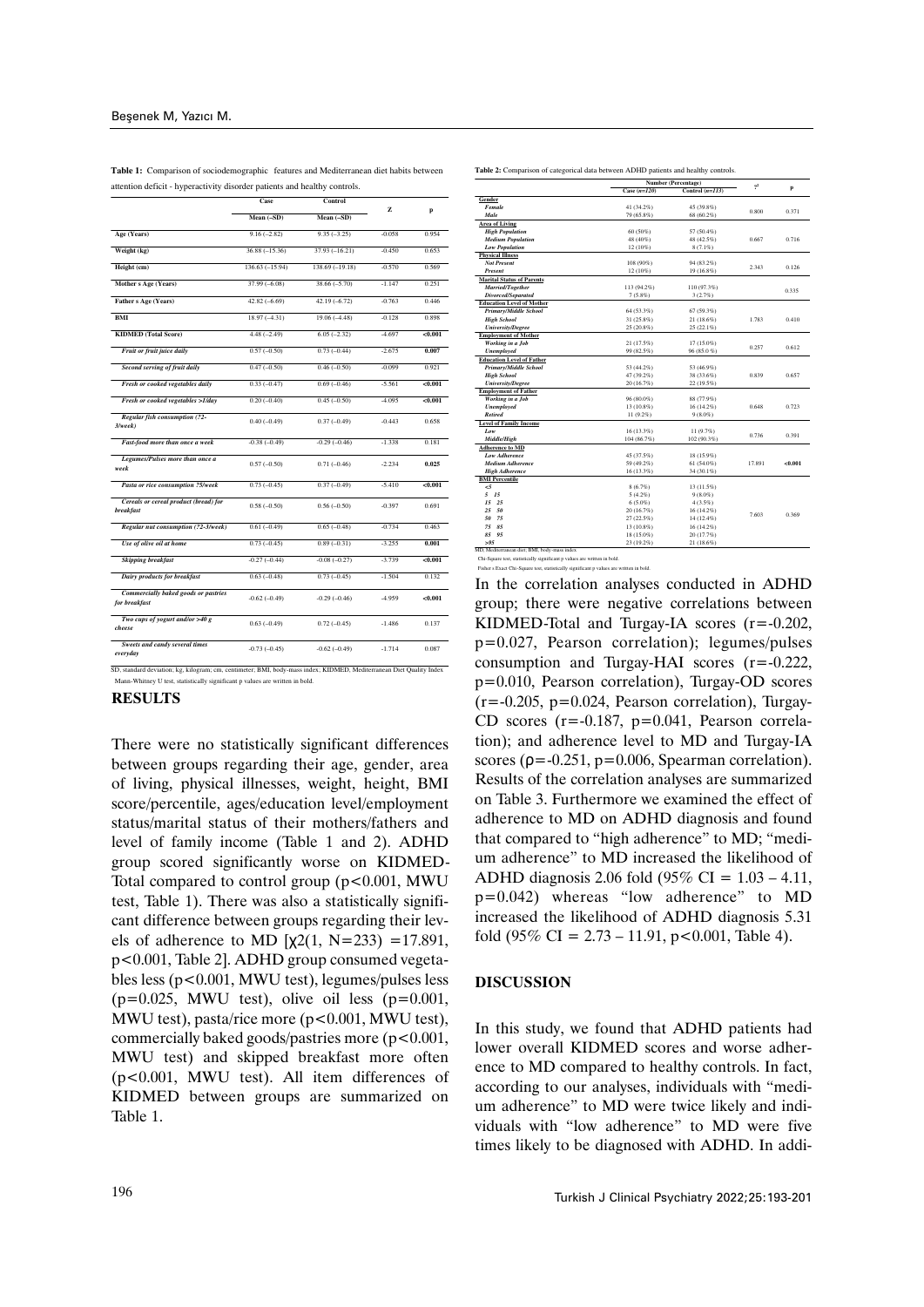| Table 3: Correlations between Mediterranean diet habits and attention deficit - hyperactivity |  |
|-----------------------------------------------------------------------------------------------|--|
| disorder symptoms.                                                                            |  |

|                                        |                | Turgay DSM-IV Based Child and Adolescent Behavior Disorders<br><b>Screening and Rating Scale Parent form</b> |                               |                       |                            |                |
|----------------------------------------|----------------|--------------------------------------------------------------------------------------------------------------|-------------------------------|-----------------------|----------------------------|----------------|
| <b>Correlations</b>                    |                | <b>Inattention</b>                                                                                           | Hyperactivity/<br>Impulsivity | OD<br><b>Behavior</b> | Conduct<br><b>Disorder</b> | Total<br>Score |
|                                        | r              | $-0.202$                                                                                                     | 0.015                         | 0.042                 | $-0.002$                   | $-0.043$       |
| <b>KIDMED Total Score</b>              |                | 0.027                                                                                                        | 0.870                         | 0.646                 | 0.980                      | 0.643          |
| Fruit or fruit juice daily             | p<br>r         | $-0.152$                                                                                                     | 0.023                         | 0.008                 | 0.045                      | $-0.028$       |
|                                        | p              | 0.097                                                                                                        | 0.803                         | 0.935                 | 0.626                      | 0.761          |
|                                        | r              | $-0.054$                                                                                                     | $-0.008$                      | 0.100                 | 0.025                      | 0.018          |
| Second serving of fruit daily          | p              | 0.555                                                                                                        | 0.931                         | 0.277                 | 0.788                      | 0.846          |
|                                        | r              | 0.280                                                                                                        | 0.046                         | 0.099                 | 0.148                      | 0.016          |
| Fresh or cooked vegetables daily       | p              | 0.060                                                                                                        | 0.620                         | 0.280                 | 0.106                      | 0.858          |
|                                        | $\mathbf{r}$   | $-0.151$                                                                                                     | $-0.040$                      | 0.060                 | $-0.003$                   | $-0.044$       |
| Fresh or cooked vegetables >1/day      | p              | 0.100                                                                                                        | 0.668                         | 0.514                 | 0.977                      | 0.637          |
| <b>Regular fish consumption (?2-</b>   | r              | $-0.051$                                                                                                     | 0.083                         | 0.071                 | 0.022                      | 0.053          |
| 3/week                                 | p              | 0.582                                                                                                        | 0.369                         | 0.443                 | 0.808                      | 0.567          |
|                                        | r              | $-0.056$                                                                                                     | 0.082                         | $-0.025$              | $-0.135$                   | $-0.015$       |
| Fast-food more than once a week        | p              | 0.540                                                                                                        | 0.374                         | 0.788                 | 0.142                      | 0.872          |
| Legumes/Pulses more than once a        | r              | $-0.092$                                                                                                     | $-0.233$                      | $-0.205$              | $-0.187$                   | $-0.241$       |
| week                                   | p              | 0.318                                                                                                        | 0.010                         | 0.024                 | 0.041                      | 0.008          |
|                                        | r              | $-0.018$                                                                                                     | $-0.013$                      | $-0.121$              | $-0.054$                   | $-0.067$       |
| Pasta or rice consumption ?5/week      | p              | 0.846                                                                                                        | 0.892                         | 0.188                 | 0.559                      | 0.465          |
| Cereals or cereal product (bread)      | r              | 0.025                                                                                                        | 0.080                         | 0.092                 | 0.067                      | 0.086          |
| for breakfast                          | p              | 0.784                                                                                                        | 0.383                         | 0.317                 | 0.466                      | 0.352          |
| Regular nut consumption (?2-           | r              | $-0.030$                                                                                                     | 0.000                         | 0.006                 | $-0.017$                   | $-0.012$       |
| $3$ /wee $k$ )                         | p              | 0.746                                                                                                        | 0.996                         | 0.945                 | 0.856                      | 0.899          |
|                                        | r              | $-0.162$                                                                                                     | 0.055                         | 0.091                 | 0.140                      | 0.045          |
| Use of olive oil at home               | p              | 0.076                                                                                                        | 0.549                         | 0.323                 | 0.053                      | 0.625          |
|                                        | r              | 0.088                                                                                                        | $-0.024$                      | 0.134                 | 0.170                      | 0.100          |
| <b>Skipping breakfast</b>              | p              | 0.336                                                                                                        | 0.793                         | 0.143                 | 0.051                      | 0.277          |
|                                        | r              | $-0.067$                                                                                                     | 0.088                         | 0.051                 | $-0.043$                   | 0.028          |
| Dairy products for breakfast           | p              | 0.469                                                                                                        | 0.337                         | 0.583                 | 0.641                      | 0.763          |
| Commercially baked goods or            | r              | 0.140                                                                                                        | 0.028                         | $-0.120$              | $-0.107$                   | $-0.114$       |
| pastries for breakfast                 | p              | 0.053                                                                                                        | 0.763                         | 0.191                 | 0.244                      | 0.217          |
| Two cups of yogurt and/or >40g         | r              | 0.015                                                                                                        | 0.084                         | 0.023                 | 0.000                      | 0.048          |
| cheese daily                           | p              | 0.871                                                                                                        | 0.360                         | 0.806                 | 1.000                      | 0.604          |
| Sweets and candy several times         | r              | $-0.042$                                                                                                     | $-0.141$                      | 0.003                 | $-0.104$                   | $-0.091$       |
| every day                              | p              | 0.649                                                                                                        | 0.123                         | 0.974                 | 0.258                      | 0.324          |
|                                        | $\overline{?}$ | $-0.251$                                                                                                     | 0.010                         | 0.061                 | $-0.020$                   | $-0.029$       |
| <b>Adherence to Mediterranean diet</b> | p              | 0.006                                                                                                        | 0.917                         | 0.508                 | 0.826                      | 0.755          |
|                                        | 9              | 0.102                                                                                                        | 0.022                         | 0.113                 | 0.107                      | 0.096          |
| <b>BMI</b> Percentiles                 | p              | 0.267                                                                                                        | 0.810                         | 0.219                 | 0.243                      | 0.295          |

 Pearson correlation coefficients (r) were given for continuous data, Spearman correlation coefficients (?) were given for categorical data, statistically significant p values are written in bold.

tion, total KIDMED scores and adherence level to MD were negatively correlated with inattention scores on Turgay scale. Research done by Martin et al. (2018) is one of the few studies which investigate the relationship between MD and ADHD and they found that ADHD patients scored significantly lower on KIDMED overall (7). Also number of individuals who scored 8 and higher on KIDMED (indicative of a healthy diet) was significantly lower in ADHD group compared to healthy controls (7). Rios-Hernandez et al. (2017) have also reported lower KIDMED scores in ADHD patients and children and adolescents with a "low adherence" to the MD were more likely to be associated with an ADHD diagnosis (RR: 2.80; 95% CI: 1.54–5.25)

**Table 4:** Logistic regression for attention deficit - hyperactivity disorder diagnosis by categories of adherence to Mediterranean diet.

|                                        | <b>Odds Ratio</b><br>p |               | 95% Confidence<br><b>Interval</b> |  |
|----------------------------------------|------------------------|---------------|-----------------------------------|--|
| <b>Adherence to Mediterranean Diet</b> |                        |               |                                   |  |
| $High (n=50)$                          | ۰                      | 1 (reference) | ٠                                 |  |
| $Median (n=120)$                       | 0.042                  | 2.06          | $1.03$ 4.11                       |  |
| Low $(n=63)$                           | < 0.001                | 5.31          | 2.37<br>11.91                     |  |
| Constant                               | 0.013                  | 0.47          |                                   |  |

(22). A cohort study examining the effects of an unhealthy dietary pattern ("Western Type" which includes high intakes of fat, refined sugars and sodium and low intakes of fibre, folate and omega-3 fatty acids) has found significant associations with ADHD diagnosis (9). Another case-control study showed that traditional-healthy Korean dietary pattern was associated with a lower probability of ADHD diagnosis compared to an unhealthy dietary pattern (11). In addition to all of these previous data, we found a direct effect of MD on both ADHD diagnosis and also inattention symptoms. Adherence to a healthy diet (MD in this case) seems to be related to lesser inattention problems and this indicates the importance of a "healthy diet" not only in the occurrence of the disorder, but also in the clinical symptomatology.

When we investigated the items included in KIDMED; we found that ADHD patients had lower vegetables, legumes and olive oil and higher pasta/rice and commercially baked good/pastry consumption rates. Regarding these features, studies in this field report varying results: Martin et al. (2018) reported higher commercially baked good/pastry and lower fish and cereal consumption; whereas Rios-Hernandez et al. (2017) reported lower fruit, vegetable, pasta/rice and higher fastfood consumption in ADHD group compared to control group (7,22). Lower vegetable intake in our ADHD group is parallel with the study done by Park et al. (2012) in which a negative correlation between vegetable consumption rates and inattention scores was observed (10). In addition, one clinical trial have also reported an association between high intake of vegetables and fewer attentional/behavioral problems in children and adolescents with ADHD (23). There are numerous evidence on positive effects of vegetables on cognitive function and psychological well-being which are attributed to their high content of antioxidant and anti-inflammatory properties (24–26).

Another important difference between our study groups was regarding their pulse/legume intake. In addition to significantly lower pulse/legume consumption rates seen in our ADHD group, we also found negative correlations between pulse/legume consumption rates and hyperactivity/impulsivity, oppositional-defiant and conduct problems. To our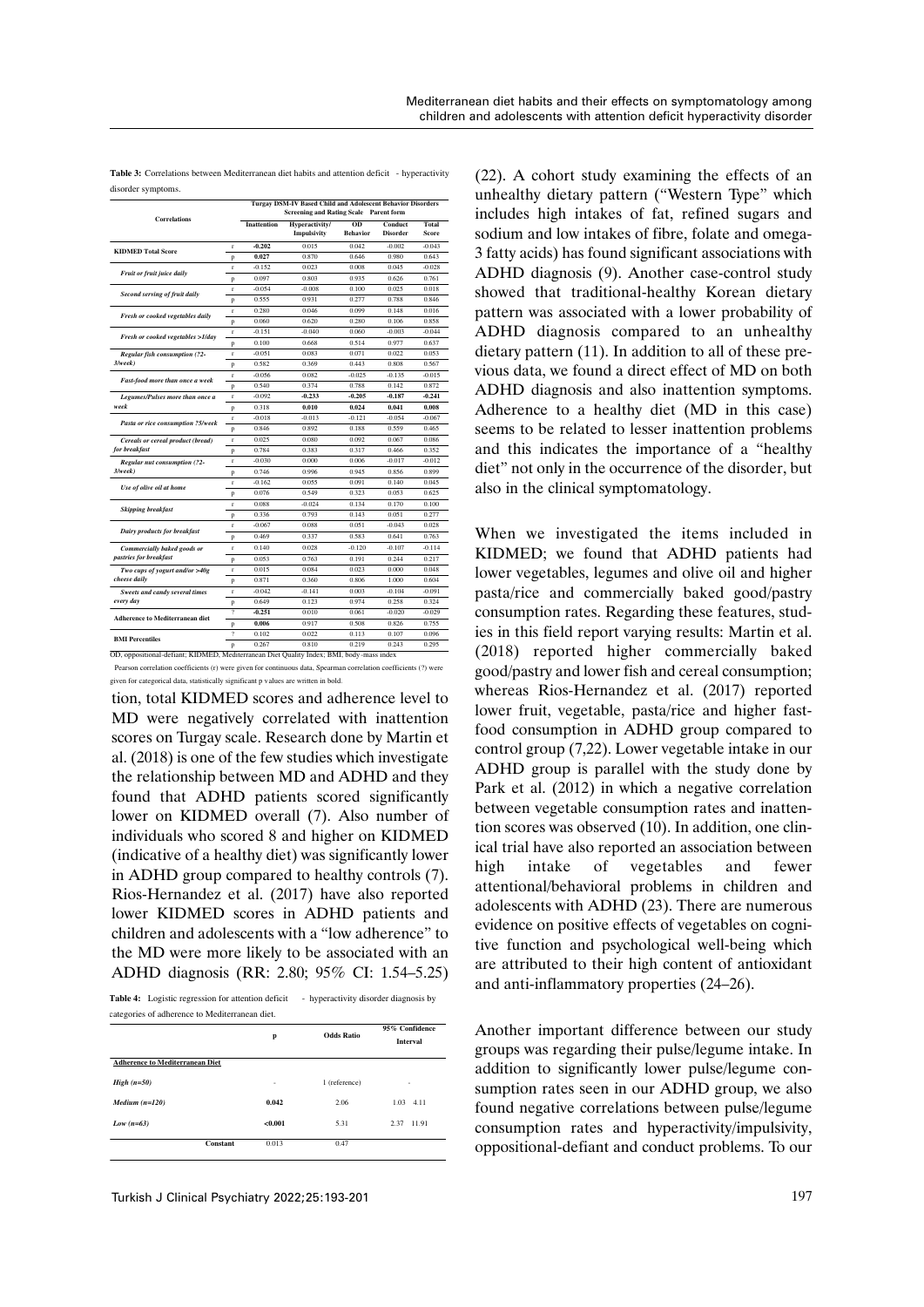knowledge this study is the first one report a direct relationship between pulse/legume intake and ADHD symptomatology; but these findings should be approached with caution because data regarding effects of legumes/pulses on psychological wellbeing are paradoxical. On one hand pulses/legumes are low in fat and rich in protein/fibre/minerals/vitamins, have low glycaemic index and certain amounts of non-nutritional factors (such as isoflavones); all of which link them with various health-promoting properties (27). On the other hand pulses/legumes contain a large number of unhealthy components, including phytates which could block the body's uptake of essential minerals like magnesium, calcium, iron and especially zinc (28). Also isoflavone content of pulses/legumes can potentially be problematic as the chemical structure of isoflavones is similar to that of oestrogen, so they can mimic oestrogen's effect on the human body (29). Testosterone is suggested as a particularly relevant risk factor for disruptive behavior disorders (oppositional-defiant and conduct disorder) and linked to hyperactiveimpulsive ADHD symptoms in preschool-age children (30). In the light of these literature findings, reverse relationship between pulse/legume intake and hyperactivity/impulsivity, oppositional-defiant and conduct symptoms that we observed might reflect the possible protective effect of a highoestrogenic state caused by pulse/legume consumption. Along with potential hormonal effects of pulses/legumes; hormonal factors underlying pathophysiology and symptomatology of ADHD and disruptive behavior disorders are candidates for further investigation.

Furthermore, our ADHD patients reported significantly lower olive oil intake rates compared to healthy volunteers. Several studies have found that olive oil has mild anti-anxiety and memory enhancing effects together with their antioxidant properties (31). In laboratory experiments, it was shown that olive oil improves learning and memory in mice (32). Researchers have explained the memory-enhancing effects of olive oil in terms of antioxidant properties of active components, including hydroxytyrosol, tyrosol, oleuropein, deacetoxyligstroside aglycon, and acetoxypinoresinol (33). In addition, olive oil consumption was associated with decreased brain serotonin and dopamine

metabolisms which play major role in pathophysiology of ADHD and this potentially shed light on relationship between low olive oil intake and ADHD (4,34).

Several researchers have reported an association between increased risk of ADHD and sugar, artificial food colorants and preservatives (8,35). Junk foods (which are generally high in fat, sugar, additives, artificial food colorings and preservatives) might negatively affect ADHD symptoms (36). Wiles et al. (2009) have demonstrated a possible longitudinal relationship between a 'junk food' diet at age 4 and hyperactivity at age 7 (37). Furthermore, Lien et al. (2006) found a general relationship between sugar consumption and hyperactive behavior in a large sample of adolescents (38). We showed that children and adolescents with ADHD consumed more pasta/rice (which include high carbohydrate) and commercially baked goods/pastries (which also include high carbohydrate and possibly artificial food colorants and/or preservatives). Even though our findings are conflicting with the previous research on MD/ADHD interaction; it can be speculated that high pasta/rice and commercially baked good/pastry intake of ADHD patients might fall into same scope as a diet with high sugar, artificial food colorants and preservatives (7,22).

Another major difference between ADHD group and healthy controls which has been repeatedly observed in both our study and previous studies on ADHD/MD interaction is "skipping breakfast". All of the evidence on this subject suggests that children and adolescents with ADHD skipped breakfast more often compared to their counterparts (7,22). Wesnes et al. (2003) have found that skipping breakfast or substituting it for a sugary drink impairs attention and episodic memory in children (39). Several researchers suggested that in addition to analyzing the impact that a single food component may have on ADHD, the role of dietary patterns as a whole (e.g. three regular meals a day) can be more informative (40). Public health authorities promote provision-of-breakfast initiatives since three regular meals, especially breakfast, improve cognitive function and academic performance (41). Park et al. (2012) found that children who usually have three regular meals a day showed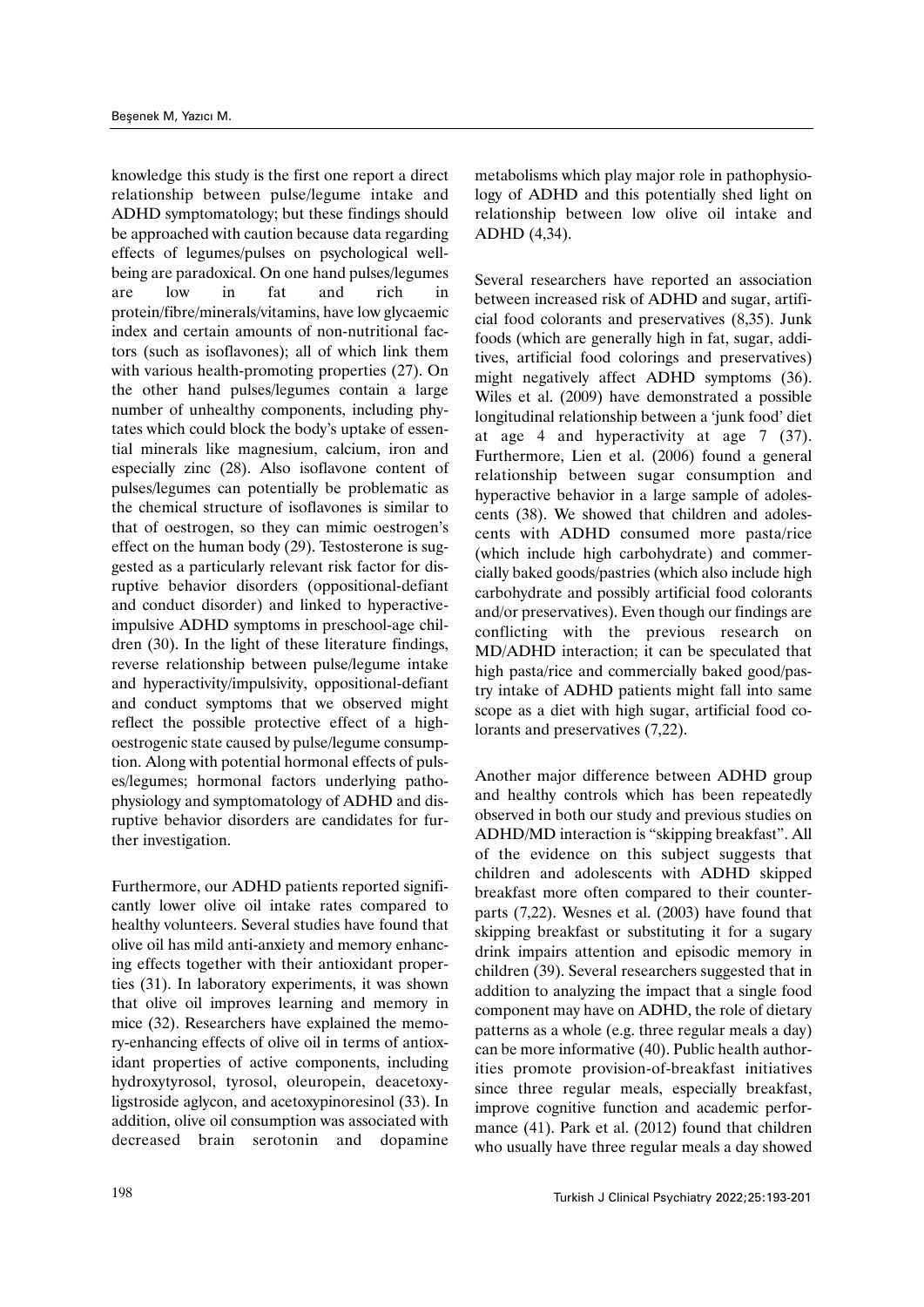lower odds of probable ADHD compared to the children who seldom have them (10). Another study reported that ADHD patients displayed more disruptive patterns of eating behaviors and exhibited markedly diminished adherence to a traditional breakfast, lunch, and dinner schedule, which was linked to a significantly higher frequency of irregular eating times (42). Even though direct interaction between "skipping breakfast" and ADHD is widely unclear; unbalanced diet can lead to deficiencies in essential nutrients or substituting it with a snack might result in higher intakes of certain food components (e.g. food additives, sugar) (43). However, possible reverse causation between ADHD and disrupted dietary patterns should not be overlooked in this matter (9). Impulsivity and oppositional-defiant/conduct problems which are frequently seen among ADHD patients, may result in a more chaotic lifestyle, noncompliance with parents' instructions about eating behaviors and less structured meal times (10). Skipping regular meals and/or substituting them with unhealthy food can potentially lower the diet quality and eventually lead to a low intake of certain nutrients which may induce certain nutritional subclinical deficiencies and, hence, worsen ADHD symptoms. In return, individuals with ADHD might experience more severe behavioral problems and end up in a vicious cycle of symptom exacerbation – unhealthy dietary patterns (7,44,45).

To our knowledge, this is one of the few studies done on MD habits of ADHD patients and first one to evaluate the effects of MD on ADHD symptomatology. By including drug naïve ADHD patients and matching them with healthy controls regarding their age/sex/height/weight/BMI, we minimized the effects of possible confounding factors and we believe this is the major strength of our study. Apart from these, some limitations of our research should also be acknowledged. Major limitation of our study is the case – control design which may hinder our ability to establish a causal relationship between the parameters that were analyzed. It should also be emphasized that, even though ADHD diagnoses were done according to semi-structured psychiatric interviews; other data which we explored were gathered according to selfreports and for this reason they are prone to some disruptions. Furthermore, our study was conducted in a single center so it might reflect only a portion of the population rather than a more comprehensive observation.

## **CONCLUSION**

In conclusion, we found a positive relationship between a lower adherence to the MD and ADHD diagnoses. Also MD habits seem to be related to the inattention symptoms seen among ADHD patients. Another curious finding is the possible relationship between pulse/legume consumption and hyperactivity-impulsivity, oppositional-defiant behavior and conduct problems which warrants further research due to the potential hormonal effects of pulses/legumes. Our results suggest that certain dietary habits may play a role in both ADHD development and clinical appearance; but further evaluation is needed to shed light on causality and to determine if dietary manipulation could ameliorate ADHD symptoms.

## **ACKNOWLEDGEMENT**

## **Disclosure statement**

The authors declare no conflicts of interest in this work.

## **Role of Funding Sources**

This research did not receive any specific grant from funding agencies in the public, commercial, or not-for-profit sectors.

Correspondence address: Assis. Prof. Mert Beşenek, RTE University Faculty of Medicine, Child and Adolescent Psychiatry Department, Rize, Turkey mbesenek1989@gmail.com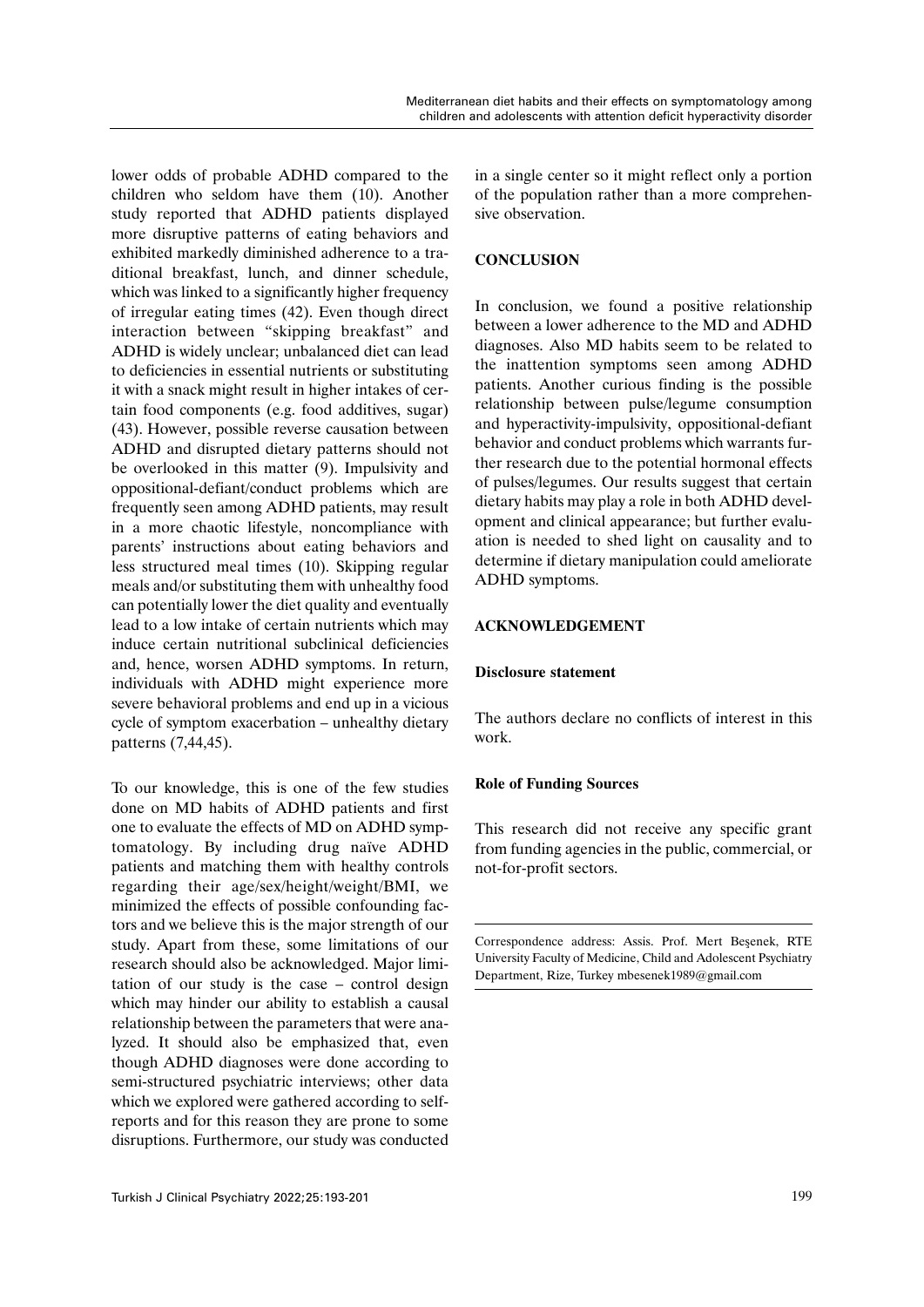#### **REFERENCES**

1. Scahill L, Schwab-Stone M. Epidemiology of ADHD in school-age children. Child Adolesc Psychiatr Clin N Am. 2000;9(3):541–55.

2. American Psychiatric Association. Diagnostic and Statistical Manual of Mental Disorders. 4th Editio. Washington, DC: American Psychiatric Association; 2000.

3. Huss M, Duhan P, Gandhi P, Chen CW, Spannhuth C, Kumar V. Methylphenidate dose optimization for ADHD treatment: Review of safety, efficacy, and clinical necessity. Neuropsychiatric Disease and Treatment. 2017;13:1741–51.

4. Schmidt S, Petermann F. Developmental psychopathology: Attention Deficit Hyperactivity Disorder (ADHD). BMC Psychiatry. 2009;9(1):58.

5. Núñez-Jaramillo L, Herrera-Solís A, Herrera-Morales WV. Adhd: Reviewing the causes and evaluating solutions. Journal of Personalized Medicine. 2021;11(3):166.

6. Polanczyk G V., Salum GA, Sugaya LS, Caye A, Rohde LA. Annual research review: A meta-analysis of the worldwide prevalence of mental disorders in children and adolescents. J Child Psychol Psychiatry Allied Discip. 2015;56(3):345–65.

7. San Mauro Martín I, Blumenfeld Olivares JA, Garicano Vilar E, Echeverry López M, García Bernat M, Quevedo Santos Y, Blanco López M, Elortegui Pascual P, Borregon Rivilla E, Rincón Barrado M. Nutritional and environmental factors in attention-deficit hyperactivity disorder (ADHD): A cross-sectional study. Nutr Neurosci. 2018;21(9):641–7.

8. Millichap JG, Yee MM. The diet factor in attentiondeficit/hyperactivity disorder. Pediatrics. 2012;129(2):330–7.

9. Howard AL, Robinson M, Smith GJ, Ambrosini GL, Piek JP, Oddy WH. ADHD is associated with a "Western" dietary pattern in adolescents. J Atten Disord. 2011;15(5):403–11.

10. Park S, Cho SC, Hong YC, Oh SY, Kim JW, Shin MS, Kim BN, Yoo HJ, Cho IH, Bhang SY. Association between dietary behaviors and attention-deficit/hyperactivity disorder and learning disabilities in school-aged children. Psychiatry Res. 2012;198(3):468–76.

11. Woo HD, Kim DW, Hong YS, Kim YM, Seo JH, Choe BM, Park JH, Kang JW, Yoo JH, Chueh HW, Lee JH, Kwak MJ, Kim J. Dietary patterns in children with attention deficit/hyperactivity disorder (ADHD). Nutrients. 2014;6(4):1539–53.

12. Donini LM, Serra-Majem L, Bulló M, Gil Á, Salas-Salvadó J. The Mediterranean diet: Culture, health and science. British Journal of Nutrition. 2015;113(Suupl 2):S1–3.

13. Faul F, Erdfelder E, Lang A, Buchner A. G\*Power 3: A flexible statistical power analysis program for the social, behavioral, and biomedical sciences. Behav Res Methods. 2007;39(2):175– 91.

14. Neyzi O, Günöz H, Furman A, Bundak R, Gökçay G, Darendeliler F, Baş F. Weight, height, head circumference and body mass index references for Turkish children. Çocuk Sağlığı ve Hast Derg. 2008;51:1–14.

15. Kaufman J, Birmaher B, Brent D, Rao U, Flynn C, Moreci P, Williamson D, Ryan N. Schedule for affective disorders and schizophrenia for school-age children-present and lifetime version (K-SADS-PL): Initial reliability and validity data. J Am Acad Child Adolesc Psychiatry. 1997;36(7):980–8.

16. Gökler B, Ünal F, Pehlivantürk B, Kültür E, Akdemir D, Taner Y. Reliability and Validity of Schedule for Affective Disorders and Schizophrenia for School Age Children-Present and Lifetime Version-Turkish Version (K-SADS-PL-T). Turkish J Child Adolesc Ment Heal. 2004;11(3):109–16.

17. Turgay A. DSM-IV Based Child and Adolescent Behavior Disorders Screening and Rating Scale. Integrative Therapy Institude, Toronto, Canada; 1995.

18. Ercan E, Amado S, Somer O, Çıkoğlu S. Dikkat eksikliği ve hiperaktivite bozukluğu ve yıkıcı davranım bozuklukları için bir test bataryası geliştirme çabası. Çocuk ve Ergen Ruh Sağlığı Derg. 2001;8(3):132–44.

19. Serra-Majem L, Ribas L, Ngo J, Ortega RM, García A, Pérez-Rodrigo C, Aranceta J. Food, youth and the Mediterranean diet in Spain. Development of KIDMED, Mediterranean Diet Quality Index in children and adolescents. Public Health Nutr. 2004;7(7):931–5.

20. Kabaran S, Gezer C. Determination of the Mediterranean Diet and obesity status of children and adolescents in Turkish Republic of Northern Cyprus. Turkish J Pediatr Dis. 2013;1:11– 20.

21. IBM SPSS statistics for Windows. IBM Corporation; 2018.

22. Rios-Hernandez A, Alda JA, Farran-Codina A, Ferreira-Garcia E, Izquierdo-Pulido M. The mediterranean diet and ADHD in children and adolescents. Pediatrics. 2017;139(2).

23. Ghanizadeh A, Haddad B. The effect of dietary education on ADHD, a randomized controlled clinical trial. Ann Gen Psychiatry. 2015;14(1):12.

24. Hughes TF, Andel R, Small BJ, Borenstein AR, Mortimer JA, Wolk A, Johansson B, Fratiglioni L, Pedersen NL, Gatz M. Midlife fruit and vegetable consumption and risk of dementia in later life in swedish twins. Am J Geriatr Psychiatry. 2010;18(5):413–20.

25. Akbaraly TN, Brunner EJ, Ferrie JE, Marmot MG, Kivimaki M, Singh-Manoux A. Dietary pattern and depressive symptoms in middle age. Br J Psychiatry. 2009;195(5):408–13.

26. Dai Q, Borenstein AR, Wu Y, Jackson JC, Larson EB. Fruit and Vegetable Juices and Alzheimer's Disease: The Kame Project. Am J Med. 2006;119(9):751–9.

27. Azadbakht L, Kimiagar M, Mehrabi Y, Esmaillzadeh A, Padyab M, Hu FB, Willett WC. Soy inclusion in the diet improves features of the metabolic syndrome: A randomized crossover study in postmenopausal women. Am J Clin Nutr. 2007;85(3):735–41.

28. Hunt JR. Moving toward a plant-based diet: Are iron and zinc at risk? Nutr Rev. 2002;60(5 pt 1):127–34.

29. Li Y, Dai Q, Tedders SH, Arroyo C, Zhang J. Legume consumption and severe depressed mood, the modifying roles of gender and menopausal status. Public Health Nutr. 2010;13(8):1198–206.

30. Roberts BA, Martel MM. Prenatal testosterone and